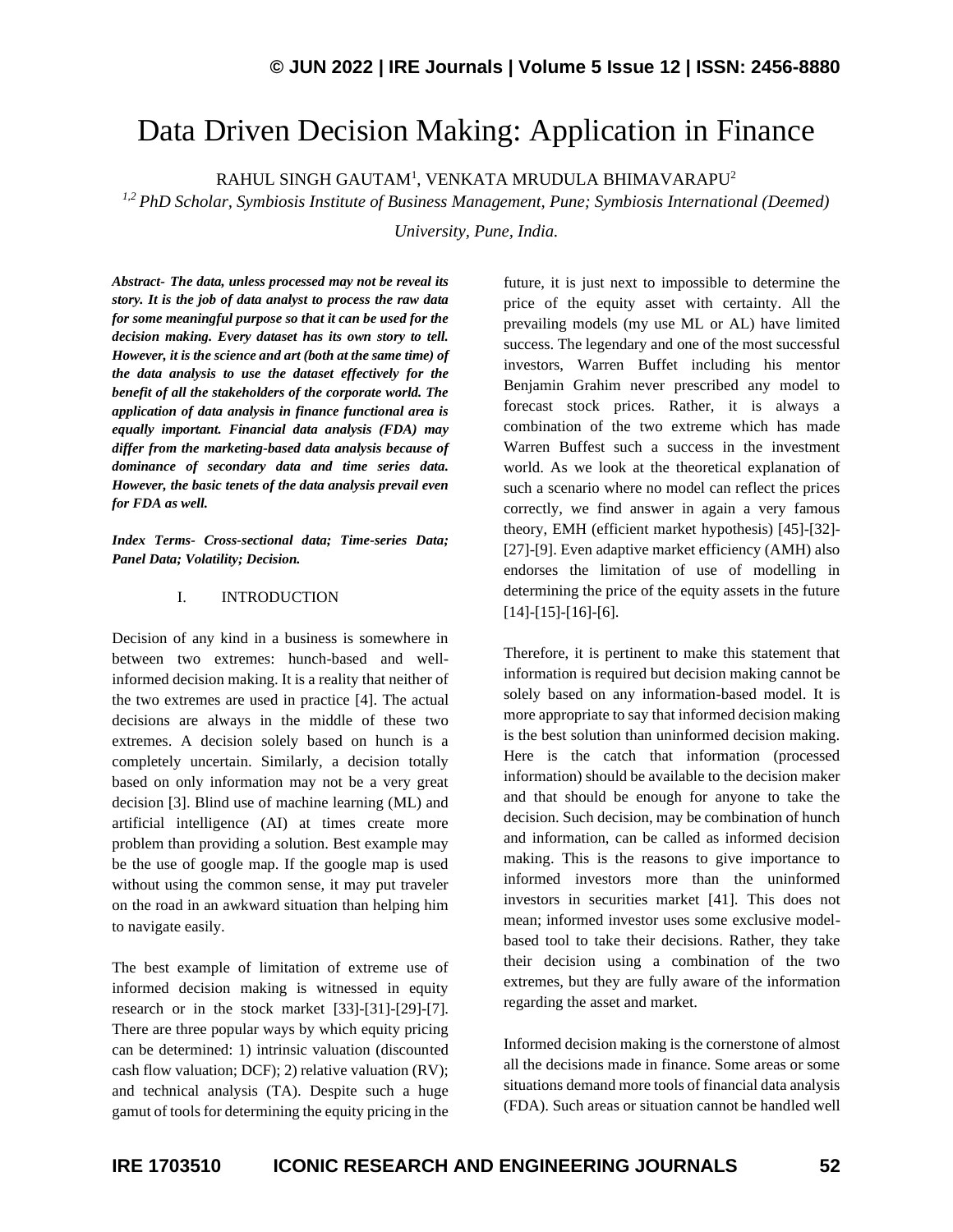# **© JUN 2022 | IRE Journals | Volume 5 Issue 12 | ISSN: 2456-8880**

in finance unless a special training in the FDA is some by the people. As a reality, it depends on the person too. A few people are more interested in using the processed information only and another set of people may lay more emphasis to knowing the process of information. Knowing the process is always good than to be unaware of the process especially when one is bound to use such processed information. It is like people want to do business administration course but do not want put efforts to understand even basic accounting. They remained incomplete for rest of their corporate life and somehow survive. Between two people, one who has the working knowledge of book keeping is always ahead of the other fellow who does not. The same analogy applies to knowing the FDA despite the fact that lots of processed information can be outsourced.

The main areas where FDA's involvement is more than normal are: Corporate Finance, Risk, Asset Pricing, Valuation, Derivatives, Forecasting and Equity Risk etc. The list may not be exhaustive, provide a reasonably good idea about the application of FDA in finance.

# II. LITERATURE REVIEW

#### A. Type of Financial Data

There are several ways in which data can be classified. One of the popular ways of classifying financial data is classifying them into three types namely crosssectional, time series and panel data.

B. Cross-sectional data and application in finance There are several decisions in finance where crosssectional data is of use. Application in relative valuation, asset pricing decisions, dividend distribution decisions and corporate structure decisions. Even, identification of appropriate costdriver for a cost object can also be done using [38]- [13]. Even determining of determinant for even simply profitability can also be done using cross-sectional data. This includes dividend decisions [17]-[18]-[19] and optimum capital structure decisions [33]-[27].

C. Time Series Data and Application in finance Time-series data has maximum application in finance and economic issues. Time series data starts with findings the systematic risk using beta to asset pricing decisions which includes CAPM and APT (arbitrage pricing theory). One of the most important use of timeseries data is in determining the volatility of the share price [20]-[35]-[30]-[24]-[25]. The application of volatility is strongly found in the areas of derivative market as well because options valuation models depends upon the determination of futuristic volatility of the underlying assets (which includes volatility of indices and share prices) [38]-[34]-[44]-[42]-[28]- [26].

# D. Panel Data and application in finance

Among the three types of the data, panel data (or longitudinal data) reveals maximum insights as compared to the other two types of datasets. Panel data is frequently used to assess the impact of newer concepts in finance which includes shareholder activism [46]-[47]-[48], corporate governance [18]- [50], disclosures [43]-[37]-[22] and banks [49]-[12]. FDA is also found its role even on the data analysis of primary data. The role of primary data-based FDA has gone up due to behavioral finance [10]-[11]-[36]-[1] and inclusive growth [34]-[39]-[23]-[8].

### III. ISSUES TO BE SOLVES

- a) Type of data with their real-life example.
- b) Identify the real-life corporate situation where cross-sectional FDA may be of use for decision making.
- c) Identify the real-life corporate situation where time-series data-based FDA may be of use for decision making.
- d) Identify the real-life corporate situation where panel data-based FDA may be of use for decision making.

# **REFERENCES**

- [1] Athaley, C., Rastogi, S., Goel, A. & Bhimavarapu, V. (2020), "Factors Impacting Bank's Performance: A Literature Review", *Test Engineering and Management*, Vol. 83 No. May-June, pp. 7389-7398.
- [2] Bhimavarapu, V. M., Kanoujiya, J., & Rastogi, S. (2022), "An Impact of Default Risk and Promoters' Holding on the Dividend Policy in the Firms in India: Evidence using Panel Data", *International Journal of Management and Humanities*, Vol.8 No.6, pp. 12-18.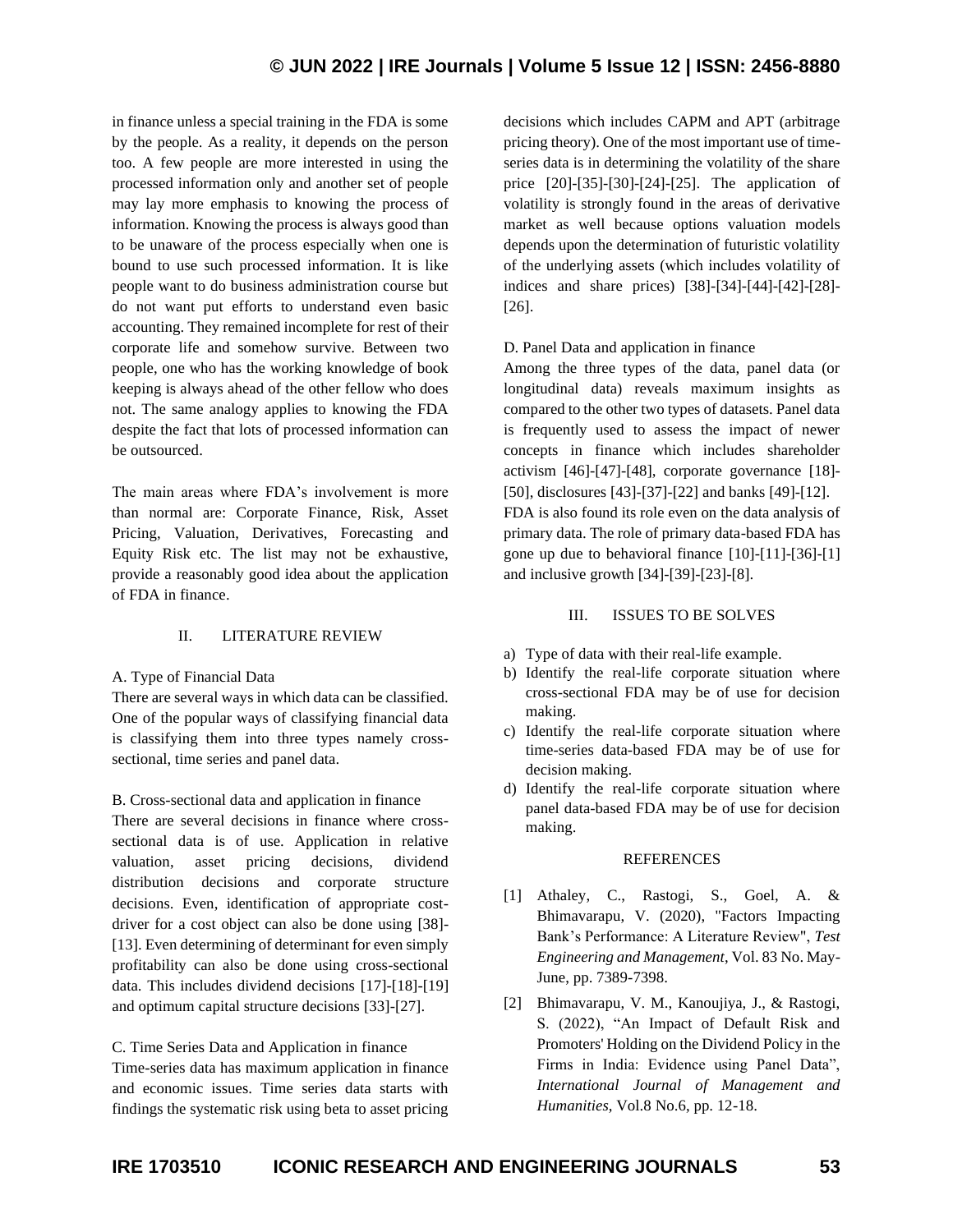- [3] Braddock Iii, C. H., Edwards, K. A., Hasenberg, N. M., Laidley, T. L. & Levinson, W. (1999), "Informed decision making in outpatient practice: time to get back to basics", *Jama*, Vol. 282 No. 24, pp. 2313-2320.
- [4] De Bondt, W., Mayoral, R. M. & Vallelado, E. (2013), "Behavioral decision-making in finance: An overview and assessment of selected research", *Spanish Journal of Finance and Accounting/Revista Española de Financiación y Contabilidad*, Vol. 42 No. 157, pp. 99-118.
- [5] GAUTAM, R. S., & KANOUJIYA, J. (2022). Inflation Targeting: An Application of ARIMA Modelling Using Forecasting of CPI And WPI", *Iconic Research and Engineering Journals*, Vol. 5 No. 11, pp. 195-198.
- [6] Gautam, R. S., Bhimavarapu, V. M., & Rastogi, S. (2021), "Impact of Digitalization on the Farmers in India: Evidence Using Panel Data Analysis", *International Journal of Management and Humanities (IJMH)*, Vol. 6 No. 1, pp. 5-12.
- [7] GAUTAM, R. S., BHIMAVARAPU, V. M., & RAWAL, A. (2022). Study on Regional Rural Banks and their Impact on Poverty Reduction in India", *Iconic Research and Engineering Journals*, Vol. 5 No. 10, pp. 221-229.
- [8] Gautam, R. S., Kanoujiya, J., Bhimavarapu, V. M., & Rastogi, S, (2021), "Financial Technology and Its Impact on Poverty in India", *International Journal of Management and Humanities (IJMH),* Vol. 6 No. 3, pp. 1-10.
- [9] GAUTAM, R. S., RASTOGI, D. S., & RAWAL, A. (2022), "Study of Financial Literacy and Its Impact on Rural Development in India: Evidence Using Panel Data Analysis", *Iconic Research and Engineering Journals*, Vol. 5 No. 9, pp. 483- 492.
- [10] Goel, A. & Rastogi, S. (2021a), "Credit scoring of small and medium enterprises: a behavioural approach", *Journal of Entrepreneurship in Emerging Economies*. https://doi.org/10.1108/JEEE-03-2021-0093
- [11] Goel, A. & Rastogi, S. (2021b), "Understanding the impact of borrowers' behavioural and psychological traits on credit default: review and conceptual model", *Review of Behavioral*

*Finance*. https://doi.org/10.1108/RBF-03-2021- 0051

- [12] Kanoujiya, J., Bhimavarapu, V. M., & Rastogi, S. (2021), "Banks in India: A Balancing Act Between Profitability, Regulation and NPA", *Vision*. https://doi.org/10.1177%2F0972262921103441 7
- [13] Kuknor, S. & Rastogi, S. (2021), "Determinants of Profitability in Indian Banks: A Panel Data Analysis", *International Journal of Modern Agriculture*, Vol. 10 No. 2, pp. 978-986.
- [14] Patil, A. C. & Rastogi, S. (2019), "Time-Varying Price–Volume Relationship and Adaptive Market Efficiency: A Survey of the Empirical Literature", *Journal of Risk and Financial Management*, Vol. 12 No. 2, pp. 1-18.
- [15] Patil, A. C. & Rastogi, S. (2020a), "Multifractal Analysis of Market Efficiency across Structural Breaks: Implications for the Adaptive Market Hypothesis", *Journal of Risk and Financial Management*, Vol. 13 No. 10, pp. 1-18.
- [16] Patil, A. C. & Rastogi, S. (2020b), "Multifractal Analysis of Time-Varying Market Efficiency: Implications for Adaptive Market Hypothesis", *Test Engineering and Management*, Vol. 83 No. May-June pp. 16646–16660.
- [17] Pinto, G. & Rastogi, S. (2019), "Sectoral Analysis of Factors Influencing Dividend Policy: Case of an Emerging Financial Market", *Journal of Risk and Financial Management*, Vol. 12 No. 3, pp. 110.
- [18] Pinto, G. & Rastogi, S. (2022), "Corporate governance impact on dividend policy of NIFTY-500 indexed Indian pharmaceutical companies (2014–2019)", *Corporate Governance: The International Journal of Business in Society*. https://doi.org/10.1108/CG-08-2021-0309
- [19] Pinto, G., Rastogi, S., Kadam, S. & Sharma, A. (2019), "Bibliometric study on dividend policy", *Qualitative Research in Financial Markets*, Vol. 12 No. 1, pp. 72-95.
- [20] Rastogi, S. & Agarwal, A. (2020b), "Volatility Spillover Effect in Spot, Futures and Option Markets", *Test Enginnering and Management*, Vol. 83 No. May-June, pp. 10114-10127.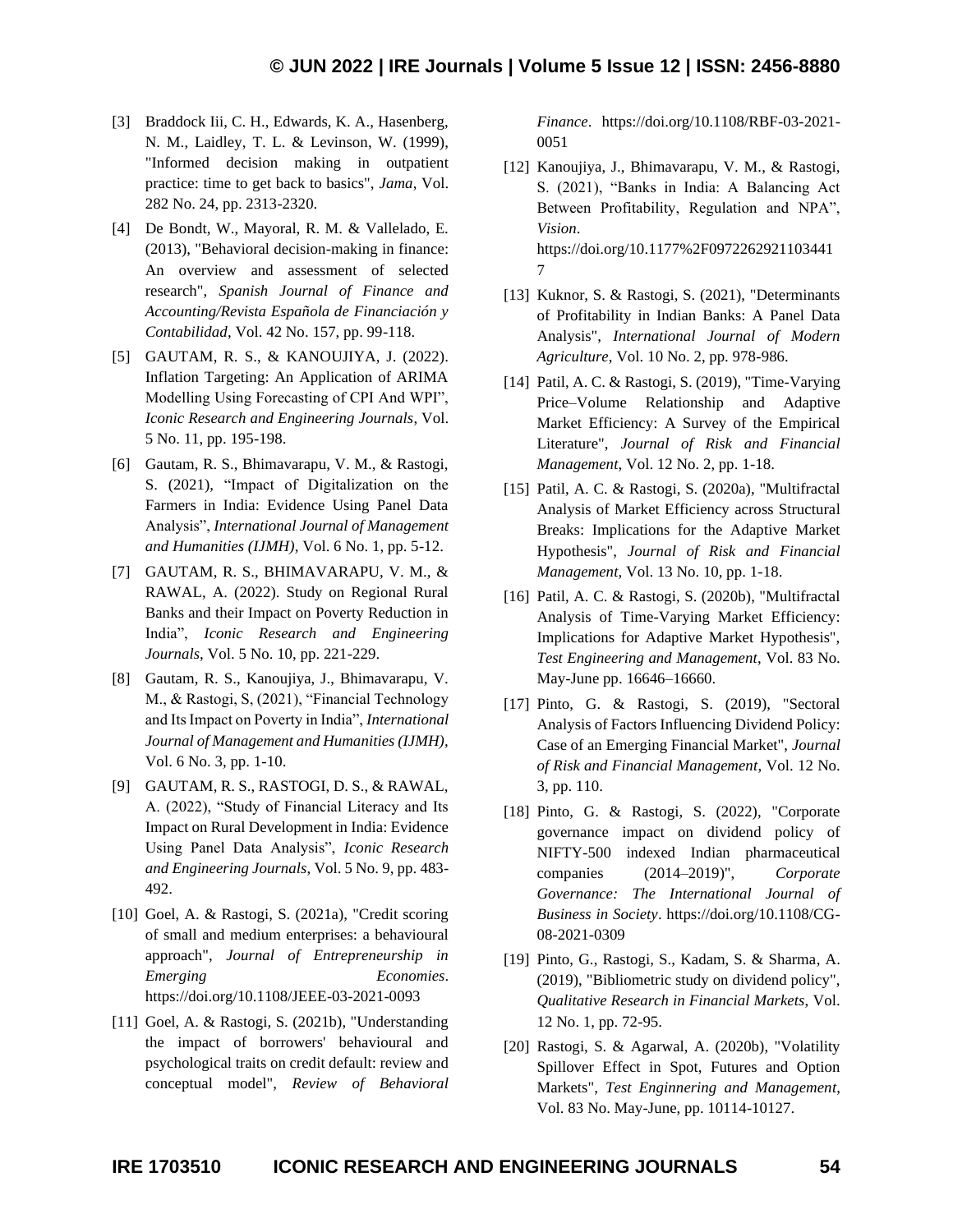- [21] Rastogi, S. & Bondt, C. (2019), "Volatility Integration in Spot, Futures and Options Markets: A Regulatory Perspective", *Journal of Risk and Financial Management*, Vol. 12 No. 98, pp. 1-15.
- [22] Rastogi, S. & Kanoujiya, J. (2022), "Impact of cryptos on the inflation volatility in India: an application of bivariate BEKK-GARCH models", *Journal of Economic and Administrative Sciences*. https://doi.org/10.1108/JEAS-08-2021-0167
- [23] Rastogi, S. & Ragabiruntha, E. (2018), "Financial inclusion and socioeconomic development: gaps and solution", *International Journal of Social Economics*, Vol. 45 No. 7, pp. 1122-1140.
- [24] Rastogi, S. & Srivastava, V. K. (2011), "Comparative study of conditional volatility of Indian and US stock markets using GARCH (1, 1) model", *Asia Pacific Business Review*, Vol. 7 No. 1, pp. 92-101.
- [25] Rastogi, S. (2010), "Volatility Spillover Effect Acrossbric Nations: An Empirical Study", *Paradigm*, Vol. 14 No. 1, pp. 1-6.
- [26] Rastogi, S. (2010a), "Interest Rate Futures in India: Future Trading and Spot market Volatility", *Management Dynamics*, Vol. 10 No. 2, pp. 67-81.
- [27] Rastogi, S. (2011a), "Efficiency and Capital Structure of Companies in India", *ELK: Journal of Finance & Risk Management*, Vol. 2 No. 2, pp. 565-573.
- [28] Rastogi, S. (2011b), "Impact of Currency Futures on Spot Market Volatility: An Empirical Study", *Vidwat: The Indian Journal of Management*, Vol. 4 No. 2, pp. 3-8.
- [29] Rastogi, S. (2013), "Long-term association of stock markets of different nations: An empirical study", *Vision*, Vol. 17 No. 4, pp. 303-313.
- [30] Rastogi, S. (2014a), "The financial crisis of 2008 and stock market volatility–analysis and impact on emerging economies pre and post crisis", *Afro-Asian Journal of Finance and Accounting*, Vol. 4 No. 4, pp. 443-459.
- [31] Rastogi, S. (2014b), "Investor apathy to stock market: a study using discriminant analysis", *Abhigyan*, Vol. 32 No. 2, pp. 1-14.
- [32] Rastogi, S. (2016a), "Gold Future Market Efficiency Post 2007 Financial Crisis: An Empirical Study", *Vishwakarma Business Review*, Vol. 6 No. 2, pp. 30-39.
- [33] Rastogi, S. (2016b), "Levered Capital Structure: Boom or Doom for Long-Term Sustainability", *Global Management Review*, Vol. 10 No. 2, pp. 54-70.
- [34] Rastogi, S., Doifode, A., Kanoujiya, J., & Singh, S. P. (2021a), "Volatility integration of gold and crude oil prices with the interest rates in India", *South Asian Journal of Business Studies*. https://doi.org/10.1108/SAJBS-02-2021-0074
- [35] Rastogi, S., Don, J. & Nithya, V. (2018), "Volatility Estimation using GARCH Family of Models: Comparison with Option Pricing", *Pacific Business Review International*, Vol. 10 No. 8, pp. 54-60.
- [36] Rastogi, S., Goel, A. & Doifode, A. (2020), "Open API in Indian banking and economic development of the poor: opportunities and challenges", *International Journal of Electronic Banking*, Vol. 2 No. 4, pp. 321-348.
- [37] Rastogi, S., Kanoujiya, J., Bhimavarapu, V. M. & Gautam, R. S. (2022), "The Impact of Competition on the Profitability and Risk-Taking of Commercial Banks in India", *The Journal of Asian Finance, Economics and Business*, Vol. 9 No. 5, pp. 377-388.
- [38] Rastogi, S., Sharma, A., Panse, C. & Bhimavarapu, V. M. (2021b), "Unified Payment Interface (UPI): A Digital Innovation and Its Impact on Financial Inclusion and Economic Development", *Universal Journal of Accounting and Finance*, Vol. 9 No. 3, pp. 518-530.
- [39] Rastogi, S., Suresh, V. & Leonard, D. (2017), "Financial Inclusion and Demonetization: An Empirical Study Using Exploratory Factor Analysis", *Indian Journal of Commerce and Management Studies*, Vol. 8 No. 1(5), pp. 38-46.
- [40] Rastogi, S., Tripathi, V. and Kuknor, S. (2022), "Informational role of futures volume for spot volatility", *Pacific Accounting Review*, Vol. 34